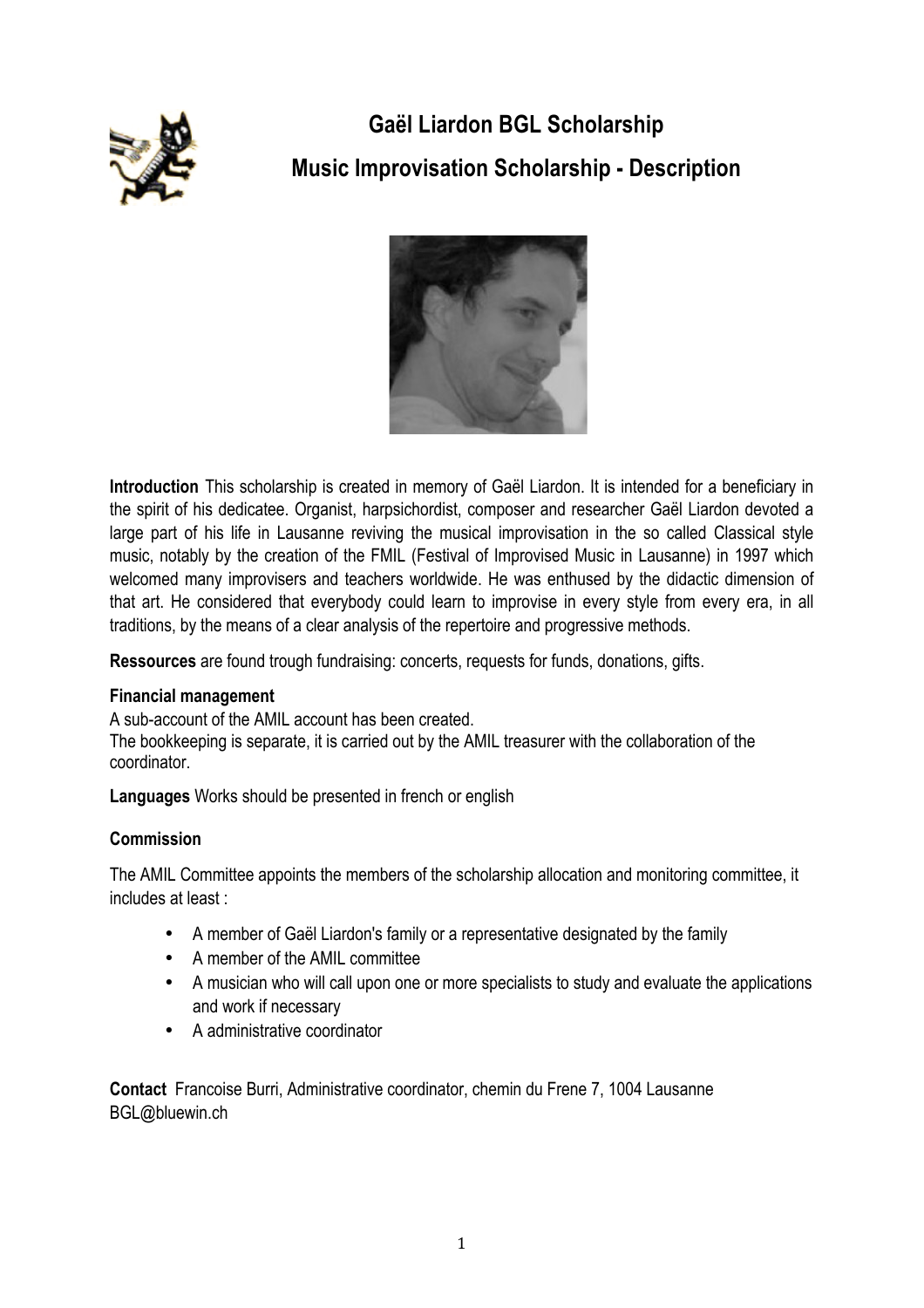

# **Rules and regulations concerning the award of scholarships**

Notice: Original French version of this regulation is the reference in case of divergence

# **Article 1**

# **Purpose and scope of application**

These rules have been established by AMIL - Association pour la Musique Improvisée de Lausanne - in accordance with its statutes. Its purpose is to define the terms and conditions for awarding these scholarship. The commission appointed by the AMIL committee for this task, the composition and powers of which are defined in the description of the Gaël Liardon Scholarship, annexed to these Rules, is responsible for its application.

**Article 2**

# **Type of Scholarship**

Scholarship is bi-annual, non-repayable grants with no obligation for reimbursement.

# **Article 3**

# **Beneficiaries**

Anyone wishing to study a subject in depth in the practice of musical improvisation and its transmission, in all styles.

# **Article 4**

#### **Scholarship**

#### **Conditions for granting a request**

In determining the right to a scholarship, relevance of the subject will be considered as well as the applicant's motivation, his or her musical background and potential.

#### **Amount**

Subject to availability of the fund, the commission decides to award a scholarship of **CHF 5000 every** two years**.** 

#### **Presentation of the work**

The result of the work wholly or partially financed by the scholarship will be presented at a concert and/or class, possibly in the form of a conference given as part of the FMIL the year following the award. This presentation is subject to a fee fixed according to the conditions of the FMIL (Festival de Musique Improvisée Lausanne).

Other forms of presentation or the work may be considered. They are to be mentioned in the application or determined according to the evolution of its content.

# **Rights**

All rights to a work of scholarship Gaël Liardon belong to its author. However, it will mention the assistance provided by the latter in any related publication or event

# **Article 5**